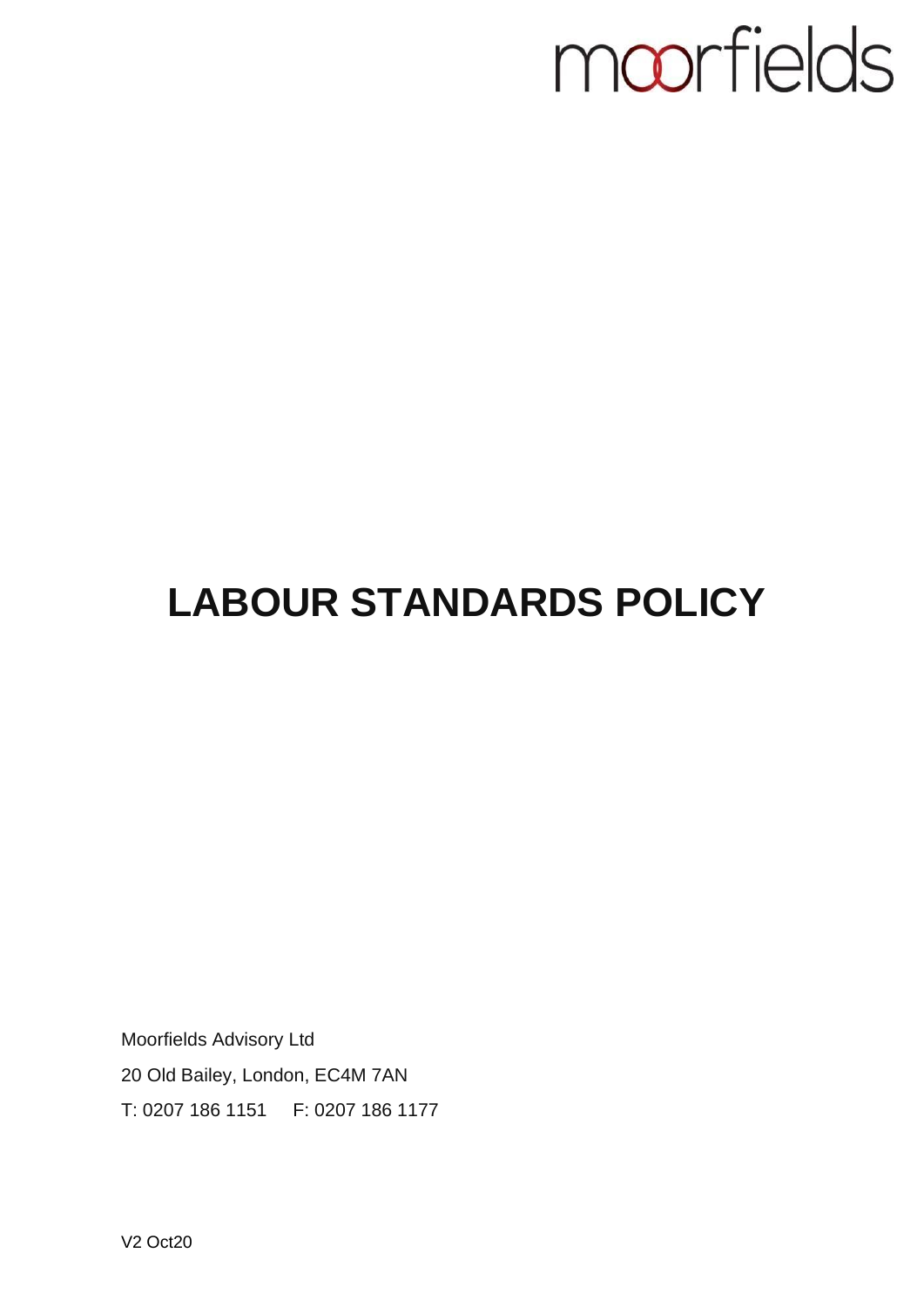Moorfields acknowledges its obligations towards its employees, stakeholders and the communities in which it works, and has outlined below its policy in relation to labour standards. This policy is relevant to the Moorfields itself, our contractors, sub-contractors, suppliers, freelancers, members of the public and other parties engaged with the Moorfields business.

## **MINIMUM LABOUR STANDARDS**

The Company has identified the following compelling reasons to establish a comprehensive system of minimum labour standards to guide its business operations:

- 1. **Ethical Responsibilities –** Moorfields acknowledges its obligations towards its employees, stakeholders and the communities in which we work and operate. Moorfields wishes to carry out work and to do business in an ethical fashion.
- 2. **Adverse Publicity and Damage to the Moorfields's Reputation**  adverse publicity from the discovery of poor labour standards within the Moorfields's business operations presents reputational and structural risks to Moorfields not only in terms of revenue, but also in respect of staff recruitment and retention. Poor labour standards can also lead to a loss of trust and confidence with suppliers and also within the wider community. The Company therefore wants to do what is right and be seen to do what is right.
- 3. **Reduced Quality of Service**  Moorfields recognises that there is commonly a link between poor labour standards and poor quality of services. To this end, it is in the interest of Moorfields to ensure that Moorfields reaches and exceeds minimum labour standards requirements at all times.

To help identify a defined set of minimum labour standards, Moorfields has referred to the following resources:

- 1. Social Accountability International's SA8000 document;
- 2. The UN's Universal Declaration of Human Rights; European Convention Human Rights:
- 3. Human Rights Act 1998

These minimum labour standards are:

- 1. **Child Labour**  Moorfields does not and will not engage in or support the use of child labour. If Moorfields engages any young workers (e.g. on work experience), it will ensure that a suitable risk assessment is carried out and that young persons are not exposed to any hazardous conditions, or in any case work more than 8 hours per day. The Company respects and supports children's rights consistent with the United Nations Convention on the Rights of the Child (CRC) and the Children's Rights and Business Principles (CRBP).
- 2. **Forced or Compulsory Labour**  Moorfields shall not engage in or support the use of forced, bonded or compulsory labour, or bonded or involuntary prison labour. Employees are free to leave after providing reasonable notice in line with their individual contracts of employment. We will not tolerate the exploitation of vulnerable persons or the trafficking of persons with the intent of them being subsequently exploited.
- **3. Health and Safety** the Company shall provide a safe and healthy workplace environment and shall take effective steps to prevent potential accidents and injuries to employee's health by minimising, so far as is reasonably practicable, and in cooperation with its employees, workers and other members of staff, the causes